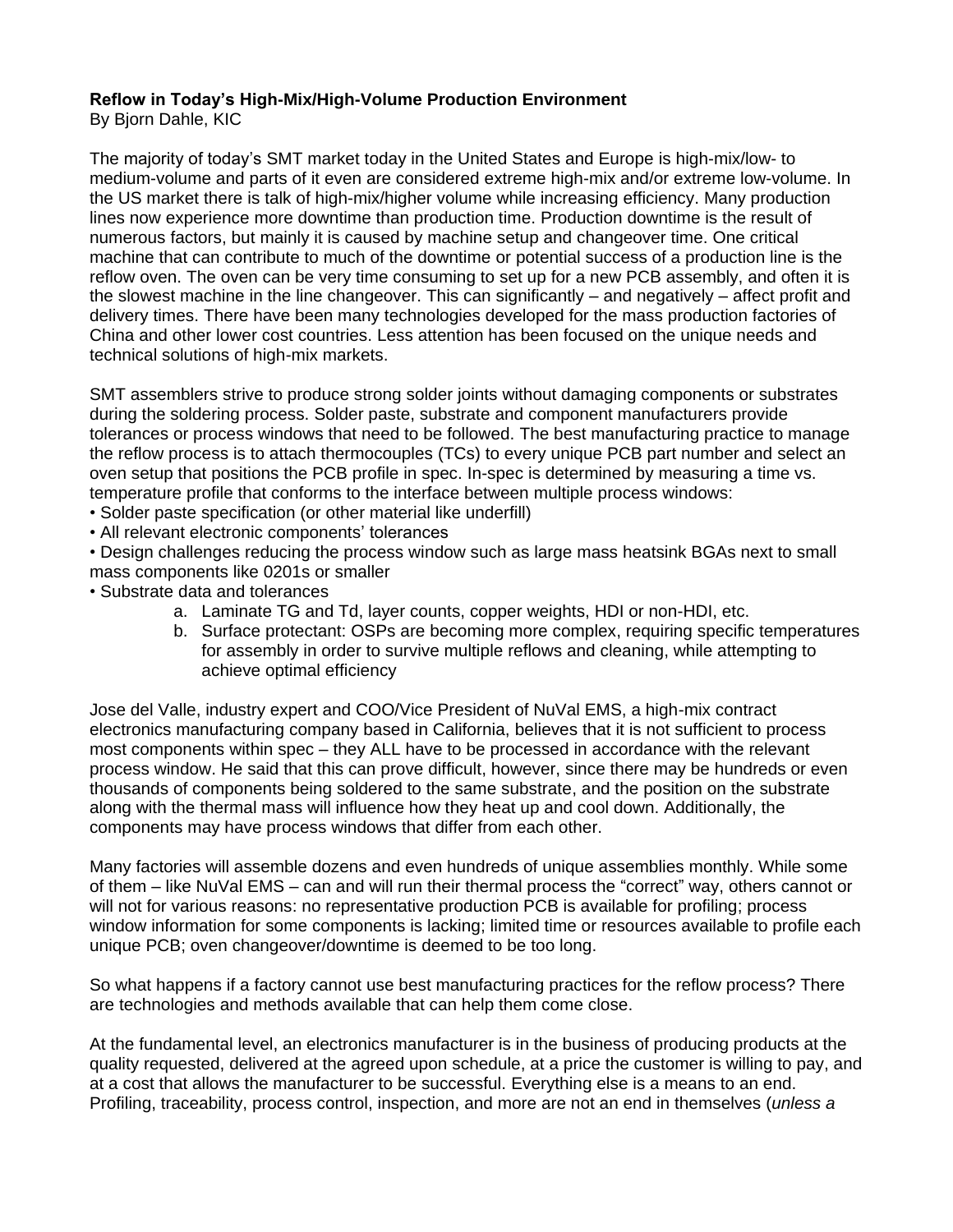*client specifically requests them*), rather they are tools to be used to improve quality, productivity and cost reduction in order to help the manufacturer become successful.

To help manufacturers become more successful, software that recommends the best oven setup for each assembly to produce an in-spec profile is available today from several companies, such as KIC's Navigator. The software can handle different process windows for different components on the same PCB, and it dramatically reduces oven setup time. However, it does require that a minimum of one profile is run first, and therein lies the rub. Until recently I did not quite appreciate the difficulty some factories have in acquiring a relevant PCB for profiling, or to take the time to follow best manufacturing practices. EMS companies, for example, are frequently provided X number of boards and are supposed to provide X number of assemblies, not X minus a profiling board or two.

Some oven setup tools are designed to help factories that cannot always use best manufacturing practices for their reflow processes. Various elements of Auto-Focus include:

*Technology to reduce the need to profile* A very exciting technology that promises to greatly reduce setup time is oven setup software that utilizes a built-in database that does not require an initial profile run even for a new PCB assembly. The technician simply inputs the length, width and weight of the PCB, and the system recommends the best oven recipe in a few seconds — without running a profile. Whether the technician decides to run a verification profile afterwards (recommended) or not, this more scientific method at least offers improvements over the common "guessing game" going on in factories every day — namely looking at a new PCB assembly and using the oven settings currently employed for the most similar PCB, while not even running a profile afterwards. The software automatically recommends the oven set up that uses the least amount of electricity – without running a profile, simply by entering the

*Auto-Focus Input Software Screen*



product length, width and weight into the software. Such easy-to-use products enable technicians to achieve expert process results.

Additional technologies offer near instant oven changeover. To explain how they work, let us first look at the challenge at hand. An average reflow oven has literally billions of alternative recipes because each zone temperature can be adjusted in small increments within a wide range. Additionally, the conveyor speed adds yet another variable to form a huge number of possible combinations. The oven setup software will perform an exhaustive search of all of them, and for each unique oven recipe it will predict the profile and its relationship to the relevant process window. (This prediction task takes only a few seconds after an initial profile is run.)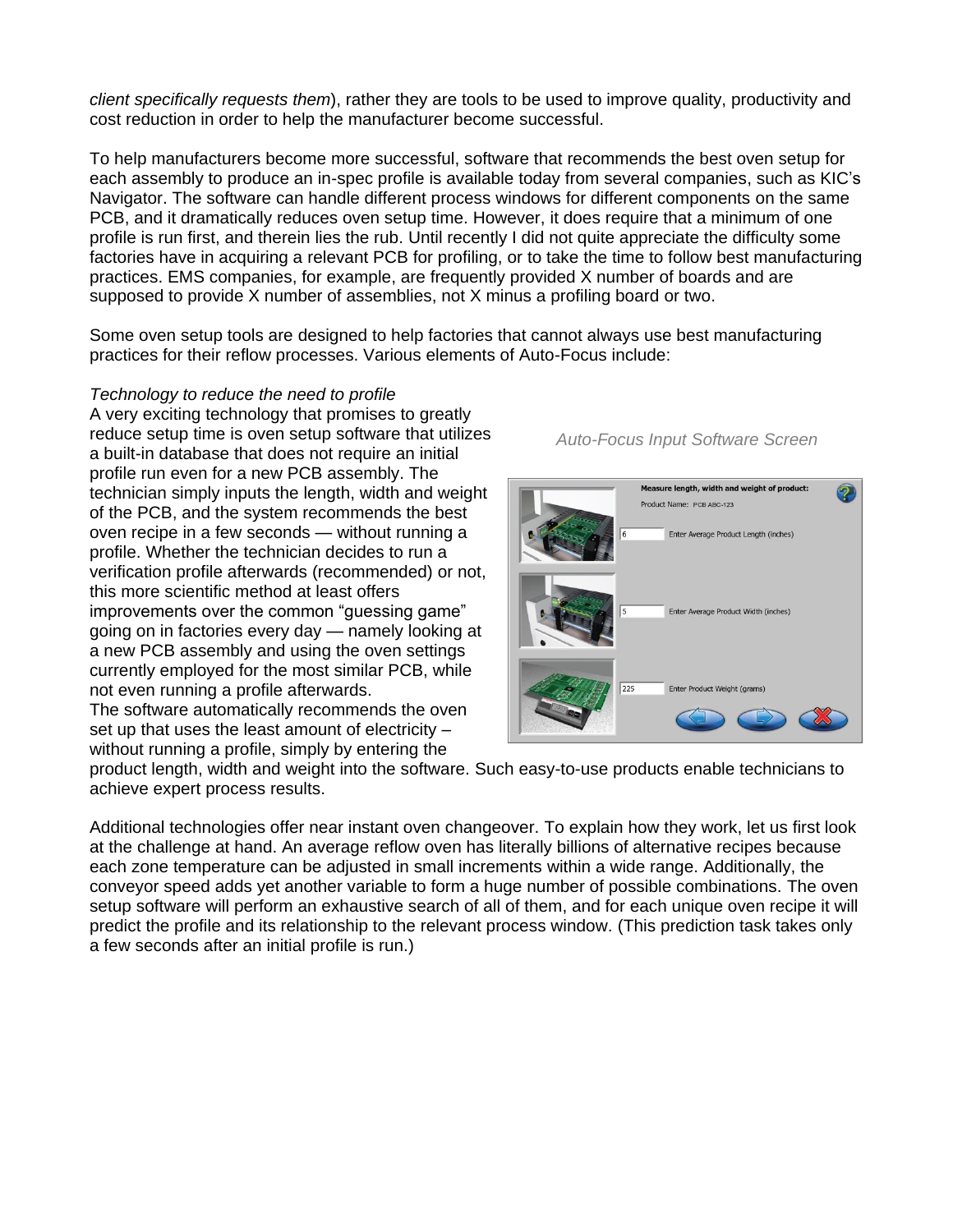|                 |     | Number of Zones: | 8<br>Top and Bottom Setpoints are the same |      |               |     |
|-----------------|-----|------------------|--------------------------------------------|------|---------------|-----|
| Zone            | 3   | 4                | 5                                          | 6    | 7             | 8   |
| Top(Celsius)    | 184 | 188              | 200                                        | 226  | 266           | 291 |
| Bottom(Celsius) | 184 | 188              | 200                                        | 226  | 266           | 291 |
|                 |     |                  |                                            |      |               |     |
|                 |     | Conveyor Speed:  |                                            | 28.6 | inches/minute |     |

*Auto-Focus Output Software Screen*

*Avoid oven changeover by identifying a common recipe for several different PCB assemblies* Prediction software can be used to identify a common recipe that can process groups of different PCBs. One method is to simply attach a large and a small PCB to the same profiler. The software will search for a recipe that can process both PCBs in spec, therefore the other PCBs in between will be in spec. Depending on the oven capability, it may not be possible to use a single common recipe for all PCBs. Instead, the software can generate a select few recipes for groups of small, medium and large PCBs. As always, running a real verification profile with TCs attached to the PCB is recommended, but frequently omitted.

## *Eliminate waiting time for oven to stabilize on new temperatures*

Another application of prediction software is that it can identify a new oven recipe by only changing the conveyor speed, and keeping the zone temperatures the same. Oven changeover from one recipe to another using the same zone temperatures with a different conveyor speed is near instantaneous. On the other hand, a reflow oven may need up to 30-45 minutes to stabilize on a new recipe if the new temperatures differ greatly from the current. This is especially true when the oven changes from a hot to a cooler recipe. Some SMT factories like Nu-Val EMS have long realized that a reflow oven will heat up much faster than it cools down, and the production manager will schedule the day's batch of production runs by starting with the coolest oven recipe and ending with the hottest. This approach requires more pre-production planning across the organization, but enables a higher mix environment to become higher volume by improving efficiency, added del Valle.

## *Automate profiling*

Some companies, especially automotive and other high-reliability electronics, demand best manufacturing practices. The manufacturer will have no choice but to set up the oven correctly and run verification profiles. Discussions between manufacturer and clients take place constantly in regards to the frequency of profiling. One camp states that reflow ovens are so stable that profiling can be performed less frequently. The other camp argues that running verification profiles even as frequently as every shift means that production is running blind that whole shift. Common variations like changes in the exhaust system, thermal loading, pressure changes, and human errors may affect the thermal process significantly. Automatic and continuous profiling that measures the profile in realtime for each and every PCB being produced is becoming popular among many manufacturers because the technology provides traceability, eliminates the problem of running blind in between spot checks, and eliminates the production downtime associated with periodic manual profiling. The systems will further reduce downtime by monitoring the oven during the changeover phase and alert the technician the moment that the oven is ready for production. Another source of downtime can be the time it takes to troubleshoot a production run that has stopped due to a yield problem. Although typically less than 5-10 percent of defects are attributed to the reflow process, many factories will run a profile to troubleshoot the yield issue. This is due to the lack of process information in this historically "black box" reflow oven. Automatic profiling will inform the engineer immediately whether the problem is in the reflow process or not, reducing troubleshooting time. If the problem is in the thermal process, the system provides information to identify the problems in the oven.

## **Conclusion**

It is not uncommon for production lines at SMT factories to spend more time on setup and line changeover than actually running production. Additionally, following best manufacturing practices for the reflow process may not be possible or acceptable at these factories. Today, process engineers